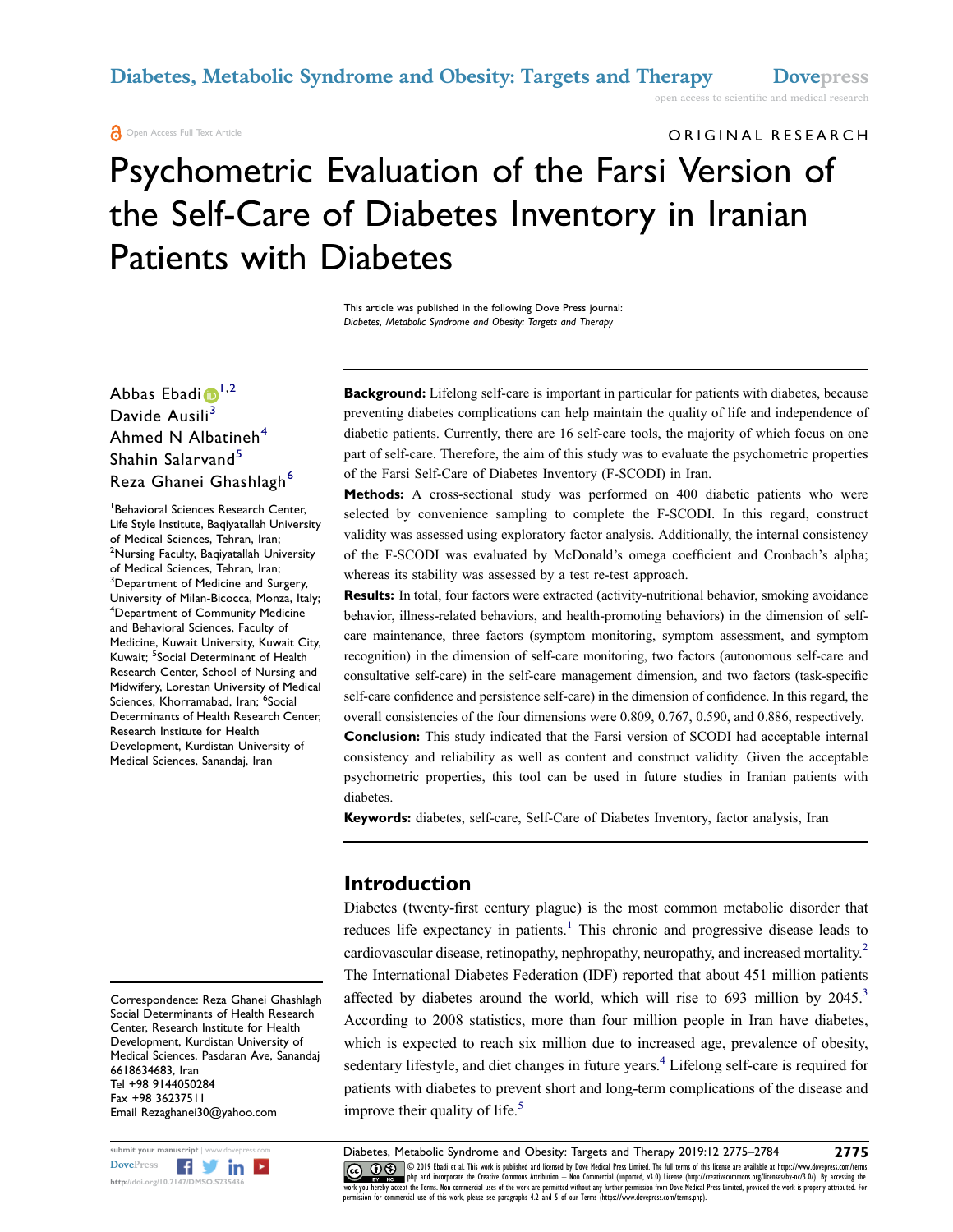<span id="page-1-1"></span><span id="page-1-0"></span>The World Health Organization (WHO) defines selfcare as the ability of individuals, families, and communities to promote health, prevent disease, maintain health, and cope with illness and disability with or without the support of a health-care provider. $6$  Forbes believes that the concept of self-care refers to lifestyle, managing therapy, being able to understand symptoms and problems and responding to them appropriately.<sup>[7](#page-8-1)</sup> In fact, self-care is a part of daily life of healthy or ill individuals and includes the implementation of simple (e.g., daily health-related routines and avoidance of environmental hazards) and complicated (e.g., perceiving symptoms and taking suitable measures, selecting the appropriate treatment, using drugs, assessing treatment, and performing variable reha-bilitation activities) tasks to restore health.<sup>[8](#page-8-2)</sup>

<span id="page-1-6"></span><span id="page-1-5"></span><span id="page-1-4"></span><span id="page-1-2"></span>Lifestyle changes and self-care are key components in preventing the complications of diabetes.<sup>[9](#page-8-3)</sup> In other words, changes in lifestyle, such as a healthy diet, physical activity, and blood glucose monitoring can reduce the progres-sion of diabetes.<sup>[10](#page-8-4)</sup> However, successful management of diabetes depends on the ability and tendency of patients to adopt complicated and multidimensional self-care behaviors.<sup>11</sup> Currently, there are 16 self-care tools for diabetic patients worldwide;<sup>[12](#page-8-6)–[27](#page-8-7)</sup> the majority of which are one-dimensional and mainly focus on diet, physical activity, blood sugar monitoring, as well as oral health and insulin management. Another six multi-dimensional tools have been designed during [19](#page-8-8)97–2008.<sup>19[,28](#page-8-9)–[32](#page-8-10)</sup> Review of the literature revealed that researchers mostly use the summary of diabetes self-care activities (SDSCA) measure in Iran. Given the establishment of the tool over 13 years ago, and the lack of the theoretical framework to define self-care, it might not be able to properly measure new dimensions of the self-care concept. $9,33$  $9,33$  $9,33$ 

<span id="page-1-9"></span><span id="page-1-7"></span><span id="page-1-3"></span>In 2017, the Self-Care of Diabetes Inventory (SCODI) was developed by an Italian team based on the middle-range theory of self-care of chronic illness.<sup>34</sup> This tool has received worldwide attention so far that it is currently being translated in 10 languages [\(http://self-care-measures.com/available-self-care](http://self-care-measures.com/available-self-care-measures/self-care-of-diabetes-inventory/)[measures/self-care-of-diabetes-inventory/](http://self-care-measures.com/available-self-care-measures/self-care-of-diabetes-inventory/)).

The tool measures self-care maintenance, self-care monitoring, self-care management, and self-care confidence, as key concepts of the theory. Self-care maintenance refers to illness-related behaviors, such as adherence to follow-up visits and examinations, and health-promoting behaviors, such as eating a healthy diet or engaging in physical activity. Self-care monitoring refers to the process of vigilant body monitoring or "body listening" whose purpose is symptom recognition and interpretation and detects changes in the body. Self-care management is said to appropriate behavior in response to health changes and problems to prevent its exacerbation. Self-care confidence influences self-care maintenance, self-care monitoring, and self-care management, and reflects the patients' self-efficacy or ability to perform a specific action and persist in performing that action or behavior, despite barriers.<sup>33</sup>

<span id="page-1-10"></span><span id="page-1-8"></span>The SCODI includes 40 items (scored based on a 5-point Likert scale). The SCODI measures self-care behaviors in both groups of patients with type I and II diabetes, where higher scores are indicative of better self-care.<sup>33</sup> As the SCODI was developed based on a robust theoretical background, the use of the tool in clinical practice and research could allow to clearly define concepts, to improve communication both with professionals and patients, and to boost the understanding of the self-care process in diabetes as it happened for other chronic conditions.<sup>35</sup> Due to the lack of new, reliable and valid questionnaires to assess the self-care status in patients with diabetes, researcher-made or outdated questionnaires are mostly used that might not be able to satisfactorily measure this complicated and multidimensional concept. The translation and validation of SCODI in Farsi will provide researchers with a valid and reliable tool for the Iranian diabetes population. Therefore, in this paper, we aimed to validate a translated Farsi version of SCODI in diabetic patients.

#### Methods

#### Ethical Considerations

The research objectives were explained to the participants, and the written informed consent obtained before the start of the study. This study was conducted in accordance with the Declaration of Helsinki. In addition, all participants were ensured of the privacy and confidentiality terms regarding their personal information. It is notable that the present research was approved by Kurdistan University of Medical Sciences with the code of 1395.9221363201.

#### Sample and Setting

Four hundred diabetic patients ( $M=168$ ,  $F=232$ ; mean age = 54.7±13.9 years) were recruited via convenience sampling from center of diabetes of Sanandaj, west of Iran. Inclusion criteria were willingness to participate in the study and age over 18 years. Patients with mental and psychological problems and incomplete questionnaires were excluded from the analysis.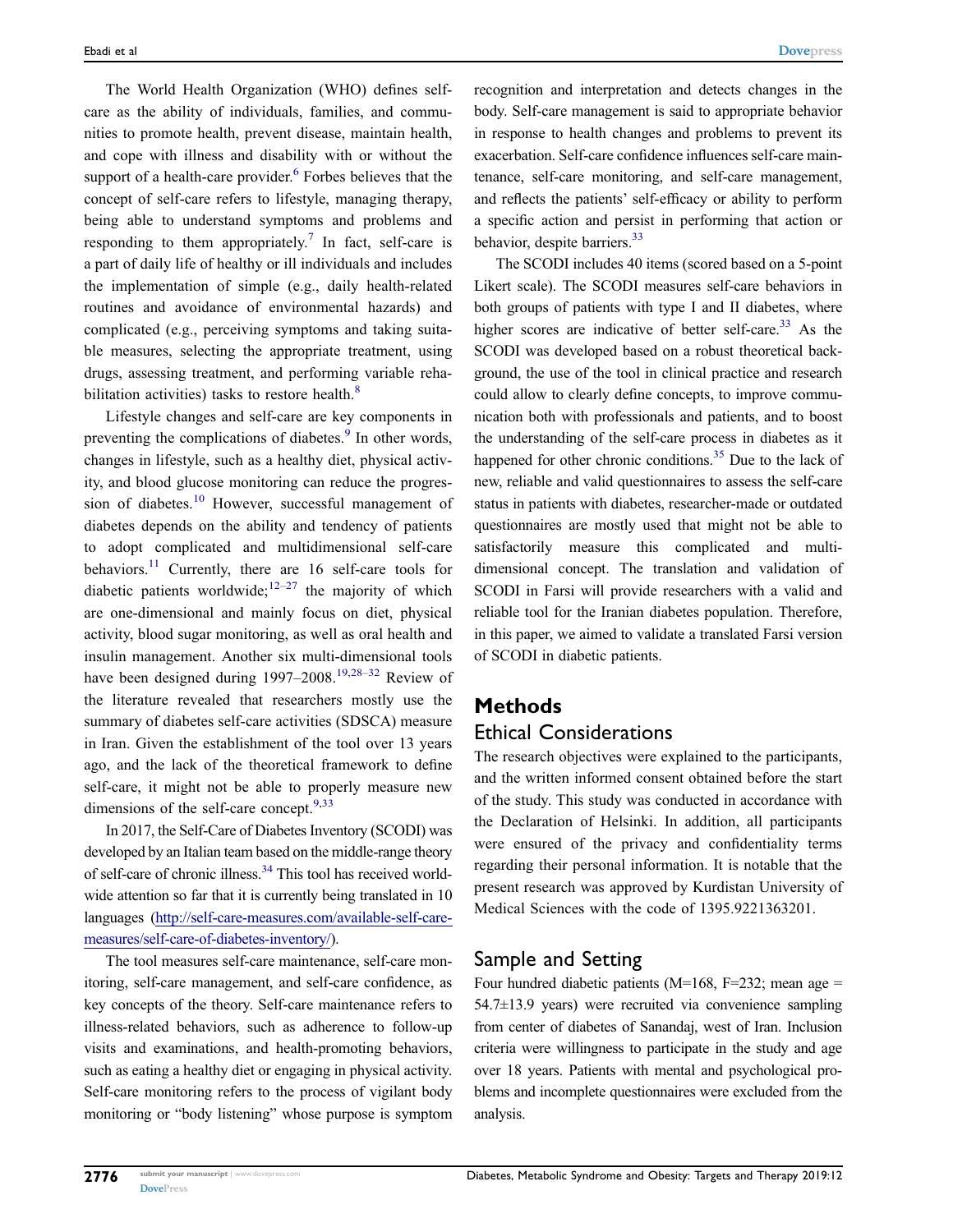#### Study Design

This is a cross-sectional study design which was performed to translate and validate a self-care tool for diabetic patients who were referred to the center of diabetes, Tohid Hospital, in Sanandaj, Iran, in 2019.

## Development, Validation, and Reliability of Survey Tool

#### Translation Process

After receiving permission from the original designer of the instrument, the forward and backward translation method was used to translate the tool from English to Farsi by two separate translators.<sup>[36](#page-8-14)</sup> The final version was developed based on these two translations. In the next stage, the final Farsi version was translated back into English by two other translators, followed by providing a final Farsi version by a coordinator by comparing the Farsi and English translations. The final version was delivered to and confirmed by the original designers of the questionnaire after assessing the semantic equivalence between the forward and the backtranslation.[37](#page-8-15) The Farsi version of this tool is visible in [Appendix 1](http://www.dovepress.com/get_supplementary_file.php?f=235436.docx).

#### Face and Content Validity

To assess the face validity of the Farsi version, the selfcare questionnaire was provided to 10 diabetic patients for pilot testing. Diabetes patients with gender, disease duration, and economic and social/demographic diversity were selected by convenience sampling and were requested to express their opinions about the suitability, difficulty, and ambiguity/clarity of the items in the survey. On the other hand, content validity was evaluated by providing the Farsi version of the tool to nursing experts who were selected by purposive sampling. These experts provided opinions on the use of suitable words/terminologies related to the cultural status/norms of the subjects, and on proper placement of phrases in the tool. Ultimately, the tool was corrected based on the recommendations provided. Due to the cultural characteristics of Iranian society, several items were adjusted. Because in the Iranian society, the role of the physician is more prominent than other health care providers, we used the "doctor" words instead of the "health care provider" words in the items 28, 29 and 34. We also used non-alcoholic drinks containing high sugar levels or alcoholic drinks instead of alcohol intake and we used the pure meats instead of cured meats.

#### Construct Validity

At first, latent factors were extracted using exploratory factor analysis (EFA). The minimum sample size required for the implementation of EFA is 3–10 samples per item.[35](#page-8-13) Therefore, 400 patients with type I and II diabetes were enrolled in the study via convenience sampling. Inclusion criteria were the diagnosis of diabetes by a physician and ability to complete the questionnaires. At this stage, the Kaiser Meyer Olkin Index (KMO) and the Bartlett test of sphericity were calculated to determine the sample size adequacy and appropriateness of the factor model ( $P < 0.05$ ). The closeness of the KMO criterion to one indicates more adequacy of sample size for performing factor analysis.[38](#page-8-16) KMO is con-sidered good at 0.70 to 0.80 and large at 0.80 to 0.90.<sup>[37](#page-8-15)</sup> The maximum likelihood extraction of latent factors was performed using Promax rotation, assuming independent factors and scree plot were generated by SPSS-18 software. Factors with an eigenvalue greater than 1 and factor loading greater than 0.40 indicated good construct validity.<sup>[39](#page-8-17)</sup> Hence, the cut-off point for determining the variables loaded by each factor was set at  $0.40^{40}$  $0.40^{40}$  $0.40^{40}$ 

#### <span id="page-2-3"></span><span id="page-2-2"></span><span id="page-2-1"></span><span id="page-2-0"></span>**Reliability**

<span id="page-2-5"></span><span id="page-2-4"></span>We used Cronbach's alpha and McDonald's "omega" coefficient to determine reliability. The McDonald's "omega" coefficient is estimated based on  $\Omega = 1 - \left[ [a - \sum h'_i]/[a + 2b] \right]$ , where *a* is the number of factor questions,  $h'_i$  is overall communality, and  $b$  is the sum of the factor loadings of that factor.<sup>[41](#page-8-19)</sup> Similar to alpha coefficient, the value of the omega coefficient is between zero and one.<sup>42</sup> Moreover, the instrument reliability and stability over time was checked by test retest and the use of intraclass correlation coefficient (ICC) using the two-way mixed-effects model and absolute agreement at 95% confidence interval. A computed Cronbach's alpha higher than 0.70 and an ICC value higher than 0.80 are considered acceptable.<sup>43</sup> In total, 30 and 15 sample sizes were selected for evaluation of internal consistency and re-test (with a 2-week time interval), respectively.

#### <span id="page-2-6"></span>Results

Among the diabetic subjects, 168 (42%) were male and 232 (58%) were female with a mean age of 54.7±13.9 years. Additionally, the majority of the participants had type II diabetes (95.2%) and was married (78.5%). Moreover, the mean age of the patients with type I and II diabetes was 43.9±14 and 55.3±13.7 years, respectively.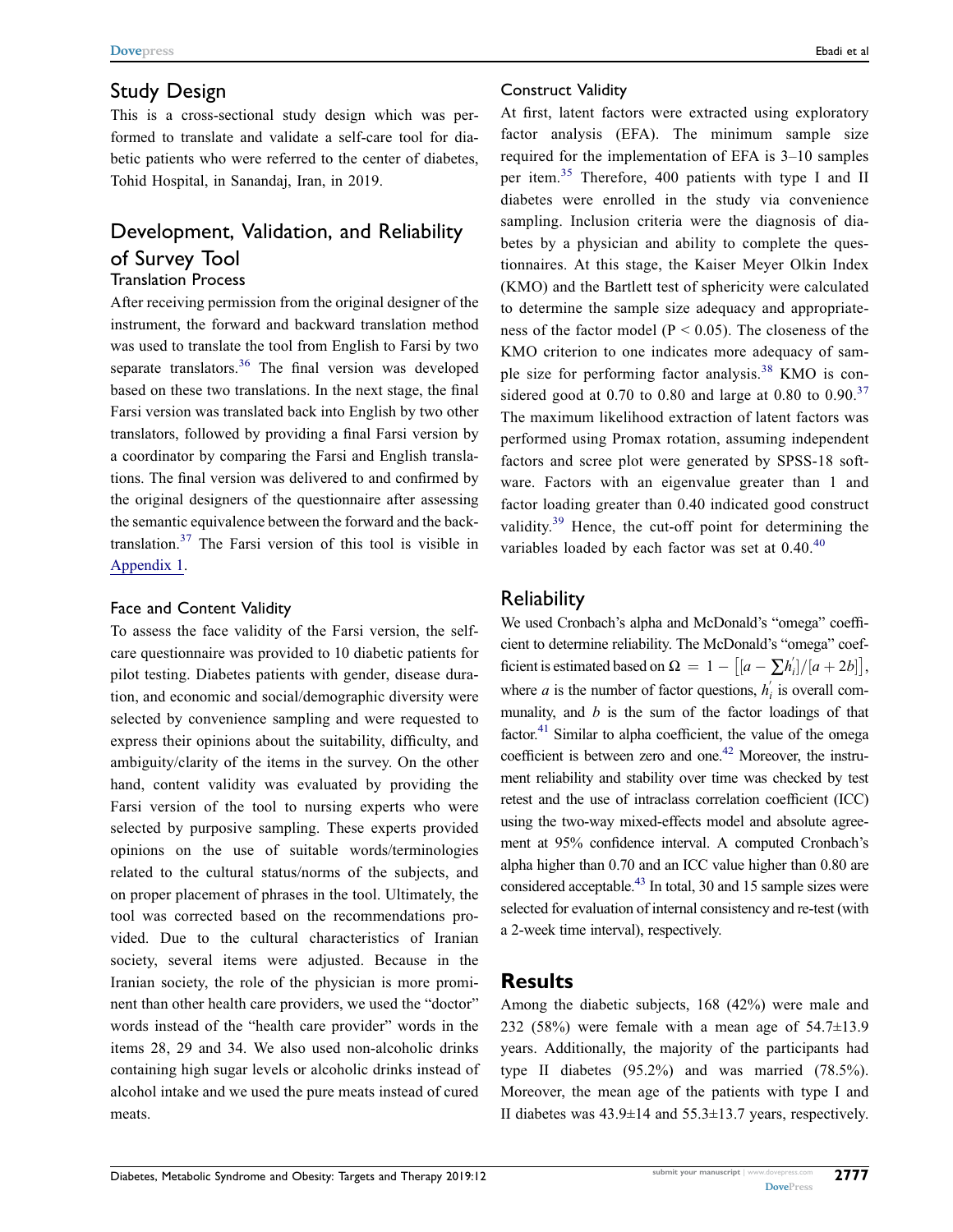Also, the mean duration of diabetes in patients with type I and II diabetes was 6.4±4.4 and 7.6±4.4 years, respectively. More information is presented in [Table 1.](#page-3-0)

#### Self-Care Maintenance

The scale included 12 items and four factors which are: activity-nutritional behavior, smoking avoidance behavior, illness-related behaviors, and health-promoting behaviors. The KMO was 0.759 and Bartlett's Test (Chi-square  $=1635.54$ , df $=66$ ) was significant for this dimension  $(P=0.001)$ . In EFA, the aforementioned factors had eigenvalues of 4.12, 1.47, 1.34, and 1.14, respectively, all of which determined 52.78% of the total variance of self-care maintenance. Reliability of the four factors based on Cronbach's alphas was 0.81, 0.684, 0.68, and 0.81, respectively, and McDonald's Omega coefficients of these factors were 0.83, 0.72, 0.87, and 0.80, respectively. The overall reliability of this factor based on Cronbach's alpha coefficient was 0.809. The Intra-class Correlation Coefficient (ICC) for this factor was 0.88 (95% CI: 0.77–0.95; P = 0.001).

### Self-Care Monitoring

This eight-item dimension had three factors which are: symptom monitoring, symptom assessment, and symptom recognition. In this regard, KMO was estimated at 0.663 and Bartlett's Test (Chi-square=11323971, df=28) was significant (P=0.001). In EFA, three factors had eigenvalues of 2.98, 1.61, and 1.07, respectively, the sum of which was able to determine 70.93% of the overall self-care monitoring variance.

Reliability of the three factors based on Cronbach's alphas was 0.59, 0.63, and 0.59, respectively, and McDonald's Omega coefficients of these factors were 0.95, 0.76, and 0.75, respectively. The overall reliability of the dimension was confirmed at the Cronbach's alpha of 0.767. The ICC for this factor was 0.82 (95% CI: 0.66–0.93;  $P = 0.001$ ).

#### Self-Care Management

This eight-item dimension included two factors which are: autonomous self-care and consultative self-care. In this regard, KMO was estimated at 0.725 and Bartlett's Test (Chisquare=755.624, df=28) was significant (P=0.001). In EFA, two factors had eigenvalues of 2.83 and 1.47, respectively, the sum of which predicted 40.07% of the overall self-care monitoring variance. Reliability of the two factors based on Cronbach's alphas was 0.78 and 0.44, respectively, and McDonald's coefficient omega of these factors was 0.77 and 0.77, respectively. Items 29 and 23 were not included in any factors. The overall reliability of the dimension was confirmed at the Cronbach's alpha of 0.590. The ICC for this factor was 0.62 (95% CI: 0.22–0.83;  $P = 0.001$ ).

<span id="page-3-0"></span>Table 1 Characteristics of Patients with Diabetes Included in the Study (N=400)

| Variable                 |                   | TIDM Patients (n=19) |             | T2DM Patients (n=381) |              | <b>Total (N=400)</b> |              |
|--------------------------|-------------------|----------------------|-------------|-----------------------|--------------|----------------------|--------------|
|                          |                   | $\mathbf n$          | %           | $\mathbf n$           | %            | n                    | %            |
| Gender                   | Male              | 8                    | 42.1        | 160                   | 42           | 168                  | 42           |
|                          | Female            | $\mathbf{H}$         | 57.9        | 221                   | 58           | 232                  | 58           |
| <b>Educational level</b> | <b>Illiterate</b> | 3                    | 15.8        | 165                   | 43.3         | 168                  | 42           |
|                          | Literate          | 16                   | 84.2        | 216                   | 56.7         | 232                  | 58           |
| <b>Employment status</b> | Employed          | 12                   | 63.2        | 147                   | 38.6         | 159                  | 39.8         |
|                          | Unemployed        | 7                    | 36.8        | 234                   | 61.4         | 241                  | 60.2         |
| Marital status           | Married           | 17                   | 89.5        | 367                   | 96.3         | 374                  | 96           |
|                          | Single            | $\overline{2}$       | 10.5        | 4                     | 3.7          | 16                   | 4            |
| Diabetes retinopathy     | Yes               | 6                    | 31.6        | 118                   | 31           | 124                  | 31           |
|                          | No                | $\overline{13}$      | 68.4        | 263                   | 69           | 276                  | 69           |
| Diabetes nephropathy     | Yes               | $\overline{2}$       | 10.5        | 62                    | 16.3         | 64                   | 16           |
|                          | No                | 17                   | 89.5        | 319                   | 83.7         | 336                  | 84           |
| Diabetes neuropathy      | Yes               | 5                    | 26.3        | 183                   | 48           | 188                  | 47           |
|                          | No                | 4                    | 73.7        | 198                   | 52           | 212                  | 53           |
| Diabetic foot            | Yes<br>No         | 8                    | 5.3<br>94.7 | 53<br>328             | 13.9<br>86.1 | 54<br>346            | 13.5<br>86.5 |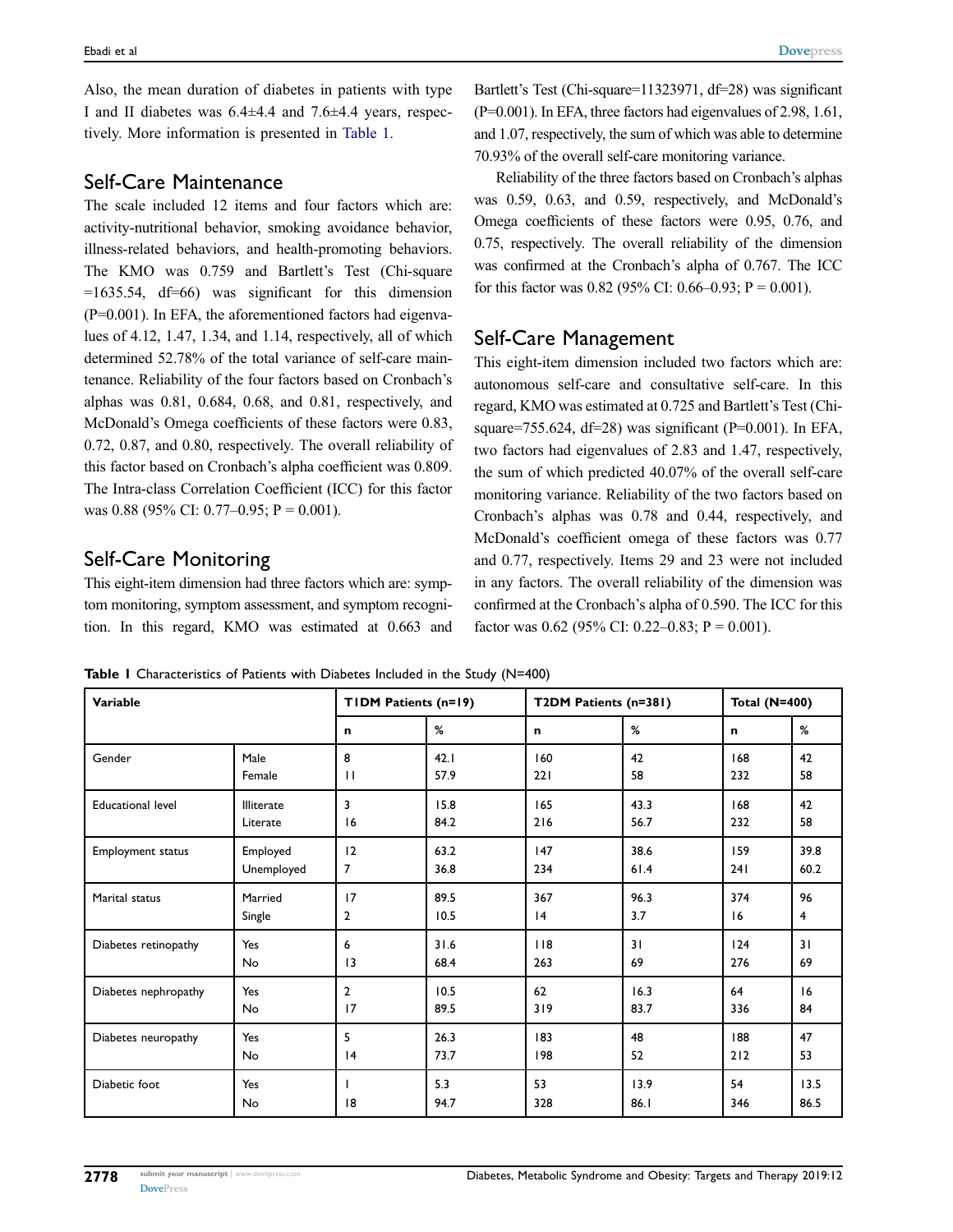#### Self-Care Confidence

This eight-item dimension had two factors which are: taskspecific self-care confidence and persistence self-care confidence. In this regard, KMO of the dimension was 0.895 and Bartlett's Test (Chi-square=2014.596, df=55) was significant (P=0.001). In EFA, two factors had eigenvalues of 5.23 and 1.40, respectively, the sum of which predicted 51.55% of the overall self-care confidence variance. Reliability of the two factors was estimated by the Cronbach's alphas of 0.84 and 0.84, respectively, and McDonald's coefficient omega of 0.78 and 0.81, respectively. The overall reliability of the dimension was confirmed at the Cronbach's alpha of 0.886. The ICC for this factor was 0.92 (95% CI: 0.85–0.97; P = 0.001). The results of exploratory factor analysis and reliability are presented in [Tables 2](#page-4-0) and [3](#page-5-0) in detail.

#### **Discussion**

The present study aimed to translate and validate a new selfcare tool for patients with diabetes who speak Farsi. We found that the Farsi version of SCODI had suitable validity and reliability. This is relevant because the tool could be used both in clinical practice and research to improve selfcare of patients with diabetes. The availability of the tool could be strategic also for cross-national comparisons measuring self-care maintenance, monitoring, management and confidence in different cultures and languages. This opportunity could boost the comprehension of the self-care process in people with diabetes. Furthermore, communication among professionals and patients could be improved by the use of clear concepts, terms, and measures, according to the SCODI characteristics.

This theory-based instrument involved self-care maintenance, monitoring, management, and confidence. In EFA of self-care maintenance dimension, we retrieved four factors of activity-nutritional behavior (items 1–4), smoking avoidance behavior (items 5 and 7), health-promoting behaviors (items 6, 8, 10, 12) and illness-related behaviors (items 9 and 11). Also similar to the original version of the tool, each of the factors of smoking avoidance behavior and illness-related behaviors had two items. It seems that the items included in the first two factors were more suitable, compared to the original version.

The activity-nutritional behavior better shows the importance of food and activity in self-care of patients with diabetes in the target culture and settings. The reason for this finding can be attributed to the specific lifestyles of the samples and their specific behaviors.

<span id="page-4-1"></span>Moreover, the two items of smoking and alcohol avoidance were correctly located in the factor of smoking avoidance behavior, showing the importance of this unhealthy behavior in self-care of patients with diabetes. Studies have shown that cigarette smoking is correlated with diabetes.<sup>[44](#page-9-0)[,45](#page-9-1)</sup> Among all available diabetic self-care instruments, smoking avoidance is only mentioned in the SDSCA tool, which is consistent with our extracted factor.<sup>19</sup> Overall, the results showed a relative difference between the items included in the factors of the Farsi version and items of the original version, which might be due to the culture, social context/norm, and demographic characteristics of the evaluated subjects in the two studies. However, even if factors separated differently if compared with the original context and culture, factor loadings were good in our study, and the Farsi and original versions were homogenous in terms of internal consistency of self-care maintenance dimension  $(0.81 \text{ vs } 0.809)^{33}$  $(0.81 \text{ vs } 0.809)^{33}$  $(0.81 \text{ vs } 0.809)^{33}$ 

Regarding self-care monitoring, we extracted three factors of symptom monitoring (items 13–15), symptom assessment (items 16–18) and symptom recognition (items 19, 20) in EFA. However, the original version has two factors of body listening and symptom recognition in this section. In the current research, item 17 (foot monitoring) was not used along with monitoring of blood sugar, weight, and blood pressure (symptom monitoring factor). Since most of our patients had a low level of education, they considered blood sugar, blood pressure, and weight as raw figures and were unable to interpret them. However, they constantly examined their feet due to performing wudu (ablution) (i.e. washing the face, hands, and legs before prayers) several times a day. In a research by

<span id="page-4-0"></span>

|  |  |  |  |  | Table 2 Stability and Internal Consistency of F-SCODI |  |  |
|--|--|--|--|--|-------------------------------------------------------|--|--|
|--|--|--|--|--|-------------------------------------------------------|--|--|

| <b>SCODI</b>          | <b>ICC</b> | 95% CI        | P-value | Cronbach's Alpha |
|-----------------------|------------|---------------|---------|------------------|
| Self-care maintenance | 0.88       | $0.77 - 0.95$ | 0.001   | 0.81             |
| Self-care monitoring  | 0.82       | $0.66 - 0.93$ | 0.001   | 0.76             |
| Self-care management  | 0.62       | $0.22 - 0.83$ | 0.001   | 0.59             |
| Self-care confidence  | 0.92       | $0.85 - 0.97$ | 0.001   | 0.88             |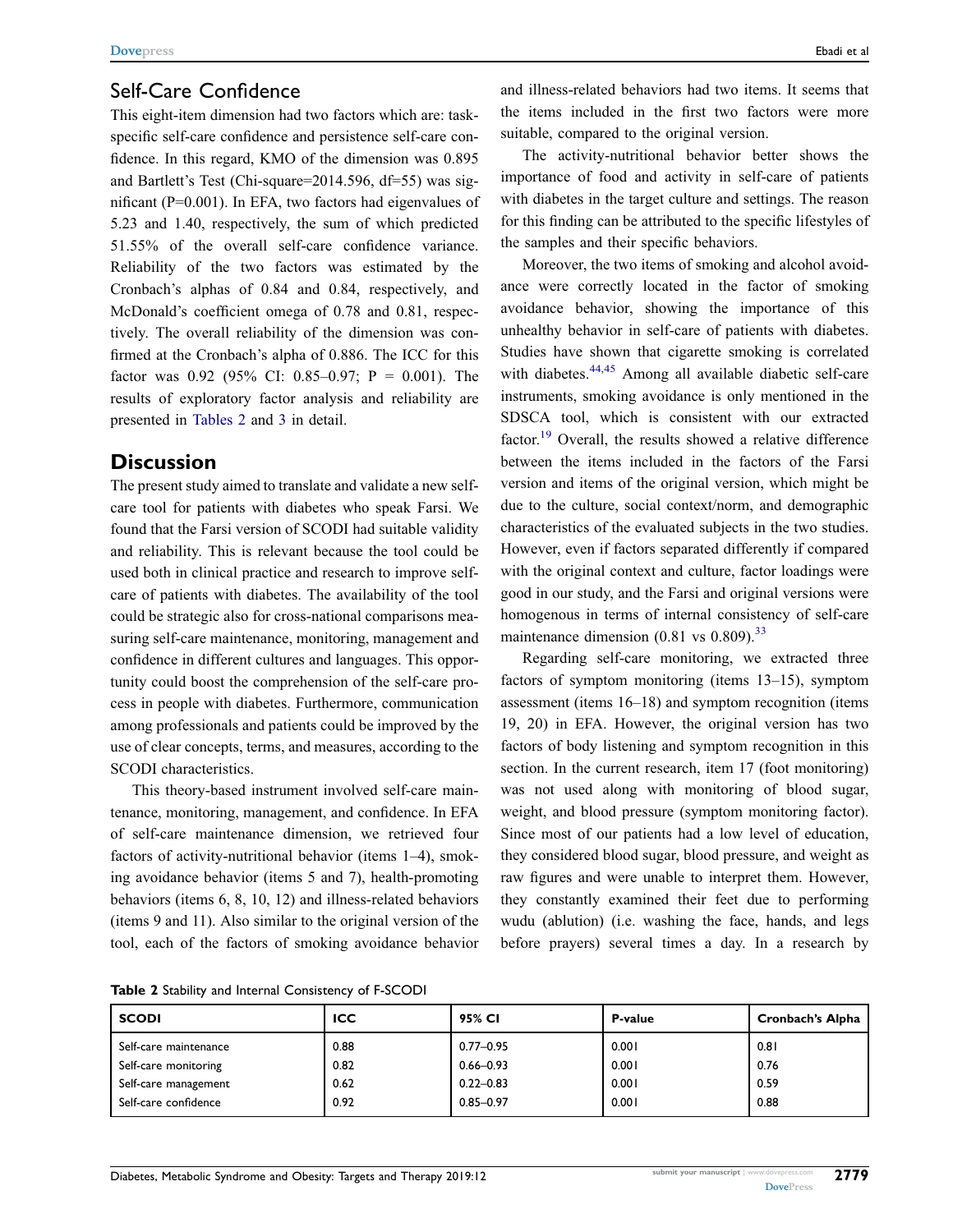| <b>Self-Care Maintenance</b>                                                                                                                                                                | Factor I<br>Loadings | Factor 2<br>Loadings | Factor 3<br>Loadings | Factor 4<br>Loadings |
|---------------------------------------------------------------------------------------------------------------------------------------------------------------------------------------------|----------------------|----------------------|----------------------|----------------------|
| I-Maintaining an active lifestyle (e.g. walking, going outside, doing physical activities).                                                                                                 | 0.853                | $-0.009$             | $-0.115$             | $-0.033$             |
| 2- Exercising 2.5 hrs a week (e.g. swimming, going to the gym, cycling, and walking).                                                                                                       | 0.751                | $-0.138$             | $-0.196$             | 0.221                |
| 3- Eating a balanced diet of carbohydrates (pasta, rice, sugar, and bread), proteins (meat, fish,<br>and beans), and fruits and vegetables.                                                 | 0.665                | 0.087                | 0.139                | 0.020                |
| 4- Avoiding salt and fat (e.g. cheese, pure meat, sweets, and red meat).                                                                                                                    | 0.563                | 0.228                | 0.177                | $-0.099$             |
| 12- Many people have difficulty taking all the medications prescribed for them. Do you take all the<br>medication prescribed by your doctor? (If you take insulin, please consider it too). | $-0.008$             | 0.652                | 0.075                | 0.075                |
| 6- Trying to avoid illness (e.g. washing hands regularly, receiving the recommended vaccines).                                                                                              | 0.094                | 0.572                | $-0.067$             | $-0.073$             |
| 10- Visiting your doctor regularly.                                                                                                                                                         | $-0.075$             | 0.553                | $-0.006$             | 0.282                |
| 8- Taking care of your feet (washing and drying your feet regularly, keeping your feet wet,<br>wearing proper socks).                                                                       | $-0.004$             | 0.535                | $-0.068$             | $-0.146$             |
| 5- Limiting your use of non-alcoholic drinks containing high sugar levels or alcoholic drinks<br>(less than one glass for women and two glasses for men).                                   | 0.086                | $-0.131$             | 0.995                | $-0.023$             |
| 7- Avoiding smoking cigarettes and hookah.                                                                                                                                                  | $-0.203$             | 0.055                | 0.598                | 0.120                |
| II- Regular health checkup (e.g. blood test, urine test, sonography, and eye examination).                                                                                                  | 0.024                | $-0.017$             | 0.025                | 0.826                |
| 9- Taking care of your teeth and mouth (e.g. brushing your teeth at least twice a day, use of<br>mouthwash, use of dental floss).                                                           | 0.098                | $-0.082$             | 0.101                | 0.560                |
| <b>Self-Care Monitoring</b>                                                                                                                                                                 | Factor I<br>Loadings | Factor 2<br>Loadings | Factor 3<br>Loadings |                      |
| 19-How fast did you notice the symptoms of high blood sugar (thirst, frequent urination) or<br>low blood sugar (weakness, sweating, and anxiety)?                                           | 0.989                | 0.022                | $-0.019$             |                      |
| 20- How fast did you notice that your symptoms were caused by diabetes?                                                                                                                     | 0.871                | $-0.109$             | 0.024                |                      |
| 13- Monitor your blood sugar?                                                                                                                                                               | 0.101                | 0.836                | $-0.007$             |                      |
| 14- Monitor your weight?                                                                                                                                                                    | 0.002                | 0.663                | $-0.028$             |                      |
| 15- Monitor your blood pressure?                                                                                                                                                            | $-0.134$             | 0.449                | 0.013                |                      |
| 16- Write down your blood sugar levels?                                                                                                                                                     | 0.007                | $-0.256$             | 0.713                |                      |
| 17- Monitor your feet for injuries, red spots, or blisters on a daily basis?                                                                                                                | 0.011                | 0.173                | 0.650                |                      |
| 18- Notice the symptoms of high blood sugar (thirst, frequent urination) and low blood sugar<br>(weakness, sweating, and anxiety)?                                                          | $-0.010$             | 0.212                | 0.512                |                      |
| Self-Care Management                                                                                                                                                                        | Factor I<br>Loadings | Factor 2<br>Loadings |                      |                      |
| 26- If you notice that your blood sugar is too high, do you engage in physical activity to control<br>it?                                                                                   | 0.737                | 0.011                |                      |                      |
| 25- When you experience the symptoms of diabetes and notice that your blood sugar is too<br>high, do you balance your diet to control it?                                                   | 0.731                | $-0.165$             |                      |                      |
| 24- When you experience symptoms and notice that your blood sugar is too low, do you eat<br>a food or drink a beverage high in sugar to solve this problem?                                 | 0.686                | $-0.152$             |                      |                      |

<span id="page-5-0"></span>Table 3 Exploratory Factor Analysis and Item Factor Loadings for the Self-Care Maintenance, Self-Care Monitoring, Self-Care Management, and Self-Care Confidence Scales

(Continued)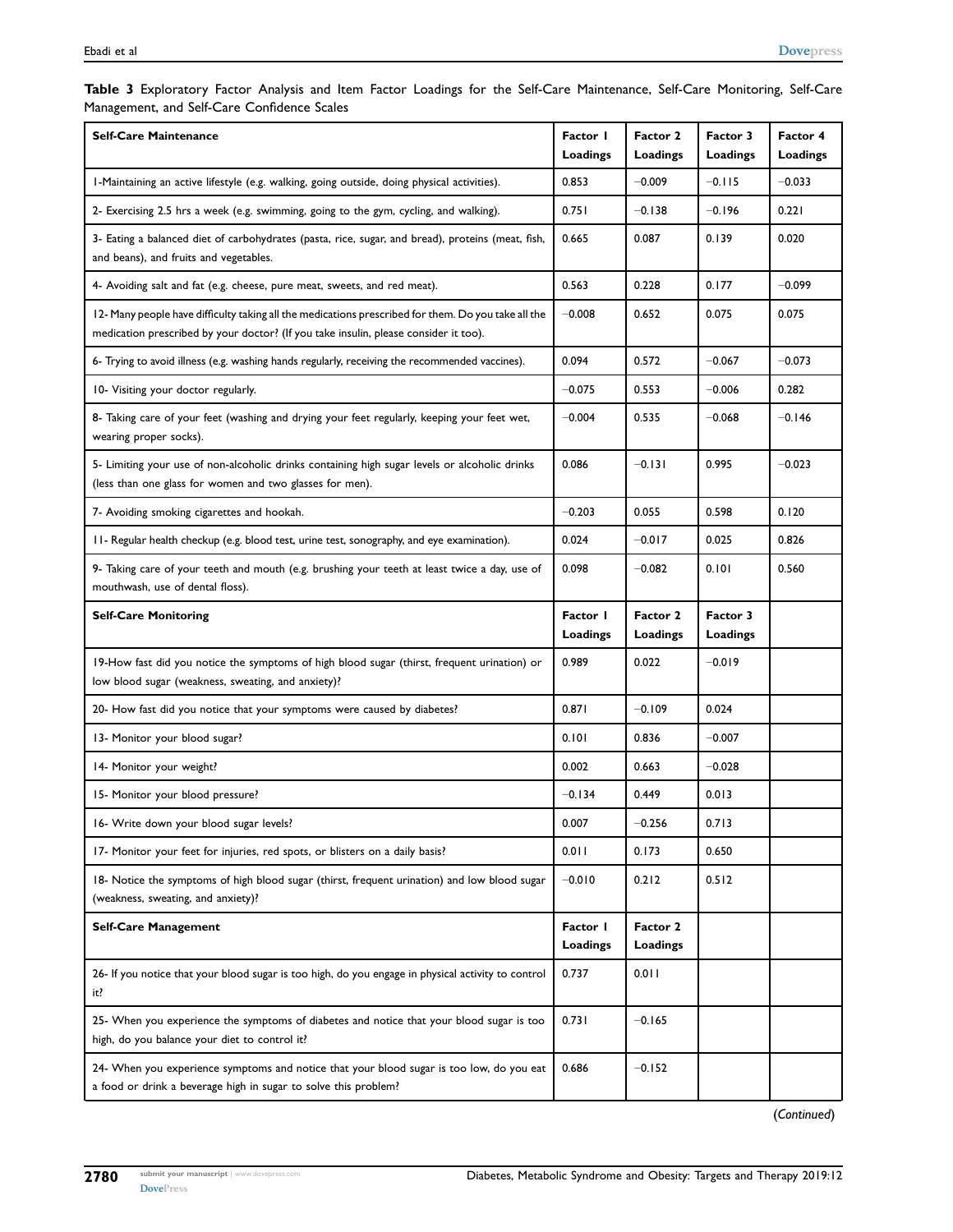| <b>Self-Care Maintenance</b>                                                                                                                              | Factor I<br>Loadings | Factor 2<br>Loadings | Factor 3<br><b>Loadings</b> | Factor 4<br>Loadings |
|-----------------------------------------------------------------------------------------------------------------------------------------------------------|----------------------|----------------------|-----------------------------|----------------------|
| 21- Checking your blood sugar when experiencing such symptoms as thirst, frequent urination,<br>weakness, sweating, and anxiety.                          | 0.563                | 0.126                |                             |                      |
| 27- After using some strategies to adjust your abnormal blood sugar levels, do you examine it<br>again to see if the things you have done were effective? | 0.514                | 0.253                |                             |                      |
| 22- When your blood sugar is not in the normal range, do you take note of the things or<br>behaviors causing it?                                          | 0.103                | 0.776                |                             |                      |
| 28- If you notice that your blood sugar is too high or low, do you consult your doctor about it?                                                          | $-0.139$             | 0.392                |                             |                      |
| 23-When your blood sugar is not in the normal range, do you consult with your family<br>members or friends?                                               | 0.191                | 0.208                |                             |                      |
| <b>Self-Care Confidence</b>                                                                                                                               | Factor I<br>Loadings | Factor 2<br>Loadings |                             |                      |
| 36- Detecting the symptoms of low blood sugar.                                                                                                            | 0.787                | $-0.208$             |                             |                      |
| 30- Preventing blood sugar levels from going too high or low and related symptoms.                                                                        | 0.731                | $-0.029$             |                             |                      |
| 34- Monitoring your blood sugar levels according to your doctor's order.                                                                                  | 0.693                | 0.019                |                             |                      |
| 32- Taking your medications correctly (including insulin, if prescribed for you).                                                                         | 0.660                | 0.123                |                             |                      |
| 31- Adhering to recommendations about diet and psychical activity.                                                                                        | 0.641                | 0.026                |                             |                      |
| 38- Engaging in activities that adjust your blood sugar levels and improve your symptoms.                                                                 | 0.619                | 0.088                |                             |                      |
| 39- Examining whether your strategies to adjust blood sugar levels and improve your<br>symptoms have been effective.                                      | $-0.212$             | 0.833                |                             |                      |
| 37- Insisting on monitoring your diabetes, despite the possible difficulties.                                                                             | 0.023                | 0.807                |                             |                      |
| 35- Realizing whether your blood sugar level is in the normal range.                                                                                      | $-0.50$              | 0.655                |                             |                      |
| 33- Insisting on adhering to the treatment regimen, despite the possible difficulties.                                                                    | 0.258                | 0.629                |                             |                      |
| 40- Insisting on doing things that improve your blood sugar, no matter how difficult they are.                                                            | 0.258                | 0.523                |                             |                      |

Notes: Item 29 asking "If you notice that your blood sugar is too high or low, do you adjust your insulin doses according to what your doctor has prescribed?" was excluded by this analysis to maintain an adequate sample size because only patients taking insulin answer the question. However, it was included in the scoring of the scale when applicable to estimate internal consistency and construct validity. Thus, we recommend including this item when scoring Factor 2 labeled as "Consultative self-care management behaviors" and especially when scoring the whole Self-care management scale in people taking insulin.

Sedighi Pashaki et al (2019), 43% and 23% of Iranian patients with diabetes had inadequate and borderline health literacy, respectively, and were unable to interpret health information.<sup>46</sup>

<span id="page-6-2"></span><span id="page-6-1"></span>The overall internal consistency of the dimension was 0.767 and 0.84 in the present study and the original version, respectively.<sup>[33](#page-8-11)</sup> In addition, Song and Lipman introduced three features for self-care monitoring, including awareness, interpretation, and response to a patient's particular manifestations, which are affected by culture. $47$  These features are considerably in line with the factors extracted in this area. Of the previous 16 self-care tools, only six had referred to glycemic

<span id="page-6-0"></span>self-monitoring.<sup>15[,21](#page-8-23)–[23](#page-8-24)[,25,](#page-8-25)[26](#page-8-26)</sup> Compared to the mentioned tools, this part of the SCODI tool involves self-monitoring of hypertension and weight in addition to glycemic self-monitoring, which shows the comprehensive nature of the instrument.

In terms of self-care management, we extracted two factors of autonomous self-care (items 21, 24–27) and consultative self-care (items 22, 23, 28) in EFA. These two factors are very similar to the two extracted in the original study. Items involved in the consultative self-care factor referred to writing factors related to blood sugar level changes in patients (type of reflection and self-consulting) and consulting with friends, family and doctor, the layout of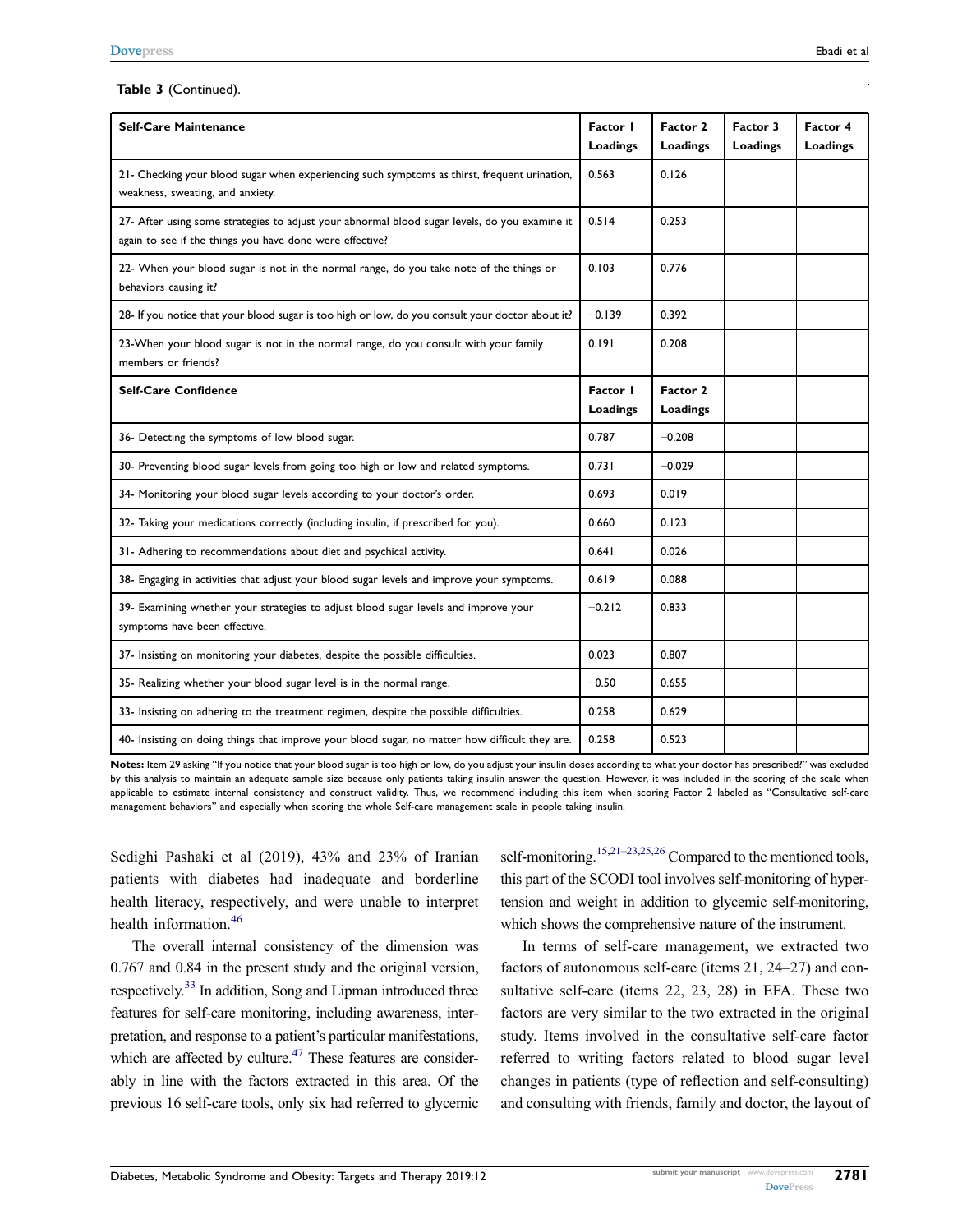which seemed more relevant than the original. We believe that the reason for the similarity of the items in the two original and translated versions was due to the nature of diabetes, which was not influenced by the demographic characteristics of the two samples. A review of the previous tools on self-care in diabetic patients showed that three tools referred to management of drugs and weight of patients, and disease management was not assessed in the other 13 tools.[22](#page-8-27)[,23,](#page-8-24)[26](#page-8-26) Although item 23 had a factor load of less than 0.3, we kept it because it was considered an important item by the designer of the original SCODI tool.

<span id="page-7-6"></span>In terms of self-care confidence, we retrieved two factors of task-specific self-care confidence and persistence self-care confidence. Again, the same two factors were found for this scale in the original study with some differences in the items' loading. In this section, only three items of 33 (insistence on continuing treatment), 37 (insistence of disease monitoring) and 40 (insistence on performing tasks that improve blood sugar) directly referred to persistence and insistence. In addition, the mentioned factors were properly placed in the factor of persistence self-care confidence in our tool as well as the original version. Items 35 (understanding good or bad blood sugar) and 39 (evaluation of the effectiveness of your actions for blood sugar regulation) in the present study and items 31 (following up recommendations) and 32 (correct method of drug use) in the original version were placed in this factor.<sup>[33](#page-8-11)</sup> This difference in placement of items might be due to the cultural status and perception of patients with diabetes. The overall internal consistency was estimated at 0.886 and 0.89 in the current and original studies, respectively. In a research by Rezaei et al (2019) on Kurdish diabetic patients, diabetic patients did not believe in medical guidelines and recommendations, and they only relied on their physical condition as information required for taking their medications. $4$  Among the available self-care tools, only Diabetes

<span id="page-7-5"></span>Self-efficacy Scale (DSES) refers to self-efficacy and confidence in the ability of patients, which is congruent with our findings.<sup>[20](#page-8-28)</sup> In this study, more than  $40\%$  of diabetic patients were illiterate, so all questionnaires were distributed and read face to face by one researcher. Given that item 23 had a factor load less than 0.3 in this study, we retained it because it was not affected by the cultural factors of the community. We propose to focus more on the face validity of this section in future studies.

#### Conclusion

The results of exploratory factor analyses showed that the structure of this Farsi version of SCODI has good validity and reliability in measuring self-care in Farsi patients with diabetes. This new and comprehensive instrument includes all factors in the previous 16 self-care tools and can properly evaluate all aspects of self-care in patients with diabetes. This instrument can be used to assess self-care level in patients and plan and implement educational and care interventions for these individuals. Furthermore, the tool can help health care providers evaluate the level of self-care in patients with diabetes to establish and implement suitable educational and care interventions. According to our results, the previous literature using SCODI, and the theoretical background, we recommend to score the 4 SCODI scales using a standardized 0–100 score to measure selfcare maintenance, monitoring, management, and confidence, respectively. This will be useful to address how patients perform the different behaviors that the complex and dynamic process requires. Furthermore, this will help to target specific aspects of self-care by tailoring interventions that are effective for that. Having a Persian version of SCODI can help Iranian researchers to better assess the self-care status of patients with diabetes.

#### Acknowledgment

Hereby, the authors offer special thanks to the deputy of the Kurdistan University of Medical Sciences for providing financial support. We also thank all the diabetic patients and staff of Sanandaj Diabetes Center.

#### **Disclosure**

The authors report no conflicts of interest in this work.

#### References

- <span id="page-7-0"></span>1. Mokhtari Z, Gheshlagh RG, Kurdi A. Health-related quality of life in Iranian patients with type 2 diabetes: an updated meta-analysis. Diabetes Metabol Syndr. [2019](#page-0-6);13:402–407. doi:[10.1016/j.dsx.2018.10.007](https://doi.org/10.1016/j.dsx.2018.10.007)
- <span id="page-7-1"></span>2. Shrivastava SR, Shrivastava PS, Ramasamy J. Role of self-care in management of diabetes mellitus. J Diabetes Metabol Disord. [2013](#page-0-7);12 (1):14. doi:[10.1186/2251-6581-12-14](https://doi.org/10.1186/2251-6581-12-14)
- <span id="page-7-2"></span>3. Cho N, Shaw JE, Karuranga S, et al. IDF diabetes atlas: global estimates of diabetes prevalence for 2017 and projections for 2045. Diabetes Res Clin Pract. [2018](#page-0-8);138:271–281. doi:[10.1016/j.diabres.2018.02.023](https://doi.org/10.1016/j.diabres.2018.02.023)
- <span id="page-7-3"></span>4. Rezaei MVM, Tahan M, Ebtekar F, Ghanei Gheshlagh R. Barriers of medication adherence in patients with type-2 diabetes: a pilot qualitative study. Diabetes Metabol Syndr Obesity Targets Ther. [2019](#page-0-9);12:589–599. doi:[10.2147/DMSO.S197159](https://doi.org/10.2147/DMSO.S197159)
- <span id="page-7-4"></span>5. Lu Y, Xu J, Zhao W, Han H-R. Measuring self-care in persons with Type 2 diabetes: a systematic review. Eval Health Prof. [2016](#page-0-10);39 (2):131–184. doi:[10.1177/0163278715588927](https://doi.org/10.1177/0163278715588927)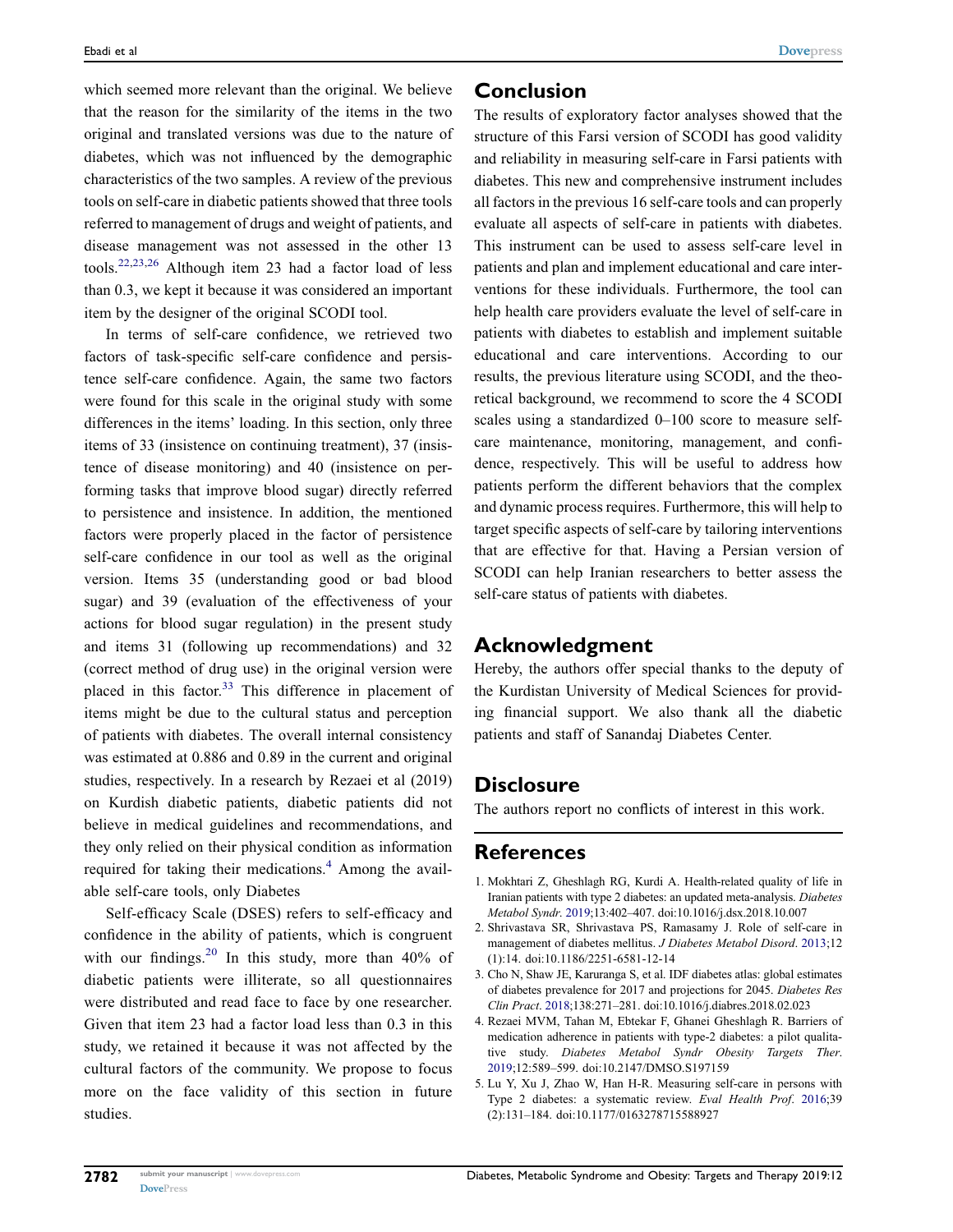- <span id="page-8-0"></span>6. World Health Organization, Regional Office for South-East Asia.Self Care for Health. WHO Regional Office for South-East Asia; [2014.](#page-1-0) Available from: [https://apps.who.int/iris/handle/10665/205887.](https://apps.who.int/iris/handle/10665/205887) Accessed December 16, 2019.
- <span id="page-8-1"></span>7. Forbes A, While A, Griffiths P, Ismail K, Heller S. Organizing and delivering diabetes education and self-care support: findings of scoping project. J Health Serv Res Policy. [2011;](#page-1-1)16(1\_suppl):42–49. doi:[10.1258/](https://doi.org/10.1258/jhsrp.2010.010102) [jhsrp.2010.010102](https://doi.org/10.1258/jhsrp.2010.010102)
- <span id="page-8-2"></span>8. Saidi S. An Exploration of Self-Care Practice and Self-Care Support of Patients with Type 2 Diabetes in Malaysia. University of Manchester; [2015.](#page-1-2)
- <span id="page-8-3"></span>9. Caro-Bautista J, Martín-Santos FJ, Morales-Asencio JM. Systematic review of the psychometric properties and theoretical grounding of instruments evaluating self-care in people with type 2 Diabetes Mellitus. J Adv Nurs. [2014](#page-1-3);70(6):1209–1227. doi:[10.1111/jan.12298](https://doi.org/10.1111/jan.12298)
- <span id="page-8-4"></span>10. Nyenwe EA, Jerkins TW, Umpierrez GE, Kitabchi AE. Management of type 2 diabetes: evolving strategies for the treatment of patients with type 2 diabetes. Metabolism. [2011](#page-1-4);60(1):1–23. doi:[10.1016/j.](https://doi.org/10.1016/j.metabol.2010.09.010) [metabol.2010.09.010](https://doi.org/10.1016/j.metabol.2010.09.010)
- <span id="page-8-5"></span>11. Evangelista LS, Shinnick MA. What do we know about adherence and self-care? J Cardiovasc Nurs. [2008;](#page-1-5)23(3):250. doi:[10.1097/01.](https://doi.org/10.1097/01.JCN.0000317428.98844.4d) [JCN.0000317428.98844.4d](https://doi.org/10.1097/01.JCN.0000317428.98844.4d)
- <span id="page-8-6"></span>12. Irvine AA, Saunders JT, Blank MB, Carter WR. Validation of scale measuring environmental barriers to diabetes-regimen adherence. Diabetes Care. [1990](#page-1-6);13(7):705–711. doi:[10.2337/diacare.13.7.705](https://doi.org/10.2337/diacare.13.7.705)
- 13. Tu K-S, Barchard K. An assessment of diabetes self-care barriers in older adults. J Community Health Nurs. 1993;10(2):113–118. doi:[10.1207/](https://doi.org/10.1207/s15327655jchn1002_6) [s15327655jchn1002\\_6](https://doi.org/10.1207/s15327655jchn1002_6)
- 14. Polonsky WH, Anderson BJ, Lohrer PA, et al. Assessment of diabetes-related distress. Diabetes Care. 1995;18(6):754–760. doi:[10.2337/diacare.18.6.754](https://doi.org/10.2337/diacare.18.6.754)
- <span id="page-8-22"></span>15. Sturt J, Hearnshaw H, Wakelin M. Validity and reliability of the DMSES UK: a measure of self-efficacy for type 2 diabetes self-management. Prim Health Care Res Dev. [2010](#page-6-0);11(4):374–381. doi:[10.1017/S1463423610000101](https://doi.org/10.1017/S1463423610000101)
- 16. Meadows K, Steen N, McColl E, et al. The Diabetes Health Profile (DHP): a new instrument for assessing the psychosocial profile of insulin requiring patients—development and psychometric evaluation. Qual Life Res. 1996;5(2):242–254. doi:[10.1007/BF00434746](https://doi.org/10.1007/BF00434746)
- 17. Fitzgerald JT, Davis WK, Connell CM, Hess GE, Funnell MM, Hiss RG. Development and validation of the Diabetes Care Profile. Eval Health Prof. 1996;19(2):208–230. doi:[10.1177/016327879601900205](https://doi.org/10.1177/016327879601900205)
- 18. Anderson RM, Funnell MM, Fitzgerald JT, Marrero DG. The diabetes empowerment scale: a measure of psychosocial self-efficacy. Diabetes Care. 2000;23(6):739–743. doi:[10.2337/diacare.23.6.739](https://doi.org/10.2337/diacare.23.6.739)
- <span id="page-8-8"></span>19. Toobert DJ, Hampson SE, Glasgow RE. The summary of diabetes self-care activities measure: results from 7 studies and a revised scale. Diabetes Care. [2000;](#page-1-7)23(7):943–950. doi:[10.2337/diacare.23.7.943](https://doi.org/10.2337/diacare.23.7.943)
- <span id="page-8-28"></span>20. Rapley P, Passmore A, Phillips M. Review of the psychometric properties of the diabetes self-efficacy scale: Australian longitudinal study. Nurs Health Sci. [2003](#page-7-5);5(4):289–297. doi:[10.1046/j.1442-2018.2003.00162.x](https://doi.org/10.1046/j.1442-2018.2003.00162.x)
- <span id="page-8-23"></span>21. Fain JA. Psychometric properties of the Spanish version of the diabetes self-management assessment report tool. Diabetes Educ. [2007;](#page-6-0)33(5):827–832. doi:[10.1177/0145721707308355](https://doi.org/10.1177/0145721707308355)
- <span id="page-8-27"></span>22. Stetson B, Schlundt D, Rothschild C, Floyd JE, Rogers W, Mokshagundam SP. Development and validation of The Personal Diabetes Questionnaire (PDQ): a measure of diabetes self-care behaviors, perceptions and barriers. Diabetes Res Clin Pract. [2011](#page-7-6);91 (3):321–332. doi:[10.1016/j.diabres.2010.12.002](https://doi.org/10.1016/j.diabres.2010.12.002)
- <span id="page-8-24"></span>23. Peyrot M, Bushnell DM, Best JH, Martin ML, Cameron A, Patrick DL. Development and validation of the self-management profile for type 2 diabetes (SMP-T2D). Health Qual Life Outcomes. [2012;](#page-6-0)10(1):125. doi:[10.1186/1477-7525-10-125](https://doi.org/10.1186/1477-7525-10-125)
- 24. Welch GW, Jacobson AM, Polonsky WH. The problem areas in diabetes scale: an evaluation of its clinical utility. Diabetes Care. 1997;20(5):760–766. doi:[10.2337/diacare.20.5.760](https://doi.org/10.2337/diacare.20.5.760)
- <span id="page-8-25"></span>25. Hearnshaw H, Wright K, Dale J, Sturt J, Vermeire E, Van Royen P. Development and validation of the Diabetes Obstacles Questionnaire (DOQ) to assess obstacles in living with Type 2 diabetes. Diabetic Med. [2007](#page-6-0);24(8):878–882. doi:[10.1111/dme.2007.24.issue-8](https://doi.org/10.1111/dme.2007.24.issue-8)
- <span id="page-8-26"></span>26. Tamir O, Wainstein J, Abadi-Korek I, Horowitz E, Shemer J. The patient-perceived difficulty in diabetes treatment (PDDT) scale identifies barriers to care. Diabetes Metab Res Rev. [2012;](#page-6-0)28(3):246–251. doi:[10.1002/dmrr.v28.3](https://doi.org/10.1002/dmrr.v28.3)
- <span id="page-8-7"></span>27. Brown SA, Becker HA, Garcia AA, Barton SA, Hanis CL. Measuring health beliefs in Spanish-speaking Mexican Americans with type 2 diabetes: adapting an existing instrument. Res Nurs Health. [2002;](#page-1-6)25(2):145–158. doi:[10.1002/\(ISSN\)1098-240X](https://doi.org/10.1002/(ISSN)1098-240X)
- <span id="page-8-9"></span>28. Hernandez CA. The development and pilot testing of The Diabetes Activities Questionnaire (TDAQ): an instrument to measure adher-ence to the diabetes regimen. Appl Nurs Res. [1997;](#page-1-7)10(4):202-211. doi:[10.1016/S0897-1897\(97\)80596-4](https://doi.org/10.1016/S0897-1897(97)80596-4)
- 29. Weinger K, Butler HA, Welch GW, La Greca AM. Measuring diabetes self-care: a psychometric analysis of the self-care inventory-revised with adults. Diabetes Care. 2005;28(6):1346–1352. doi:[10.2337/](https://doi.org/10.2337/diacare.28.6.1346) [diacare.28.6.1346](https://doi.org/10.2337/diacare.28.6.1346)
- 30. Wallston KA, Rothman RL, Cherrington A. Psychometric properties of the perceived diabetes self-management scale (PDSMS). J Behav Med. 2007;30(5):395–401. doi:[10.1007/s10865-007-9110-y](https://doi.org/10.1007/s10865-007-9110-y)
- 31. Lin CC, Anderson RM, Chang CS, Hagerty BM, Loveland-Cherry CJ. Development and testing of the diabetes self-management instrument: a confirmatory analysis. Res Nurs Health. 2008;31 (4):370–380. doi:[10.1002/nur.20258](https://doi.org/10.1002/nur.20258)
- <span id="page-8-10"></span>32. Peyrot M, Peeples M, Tomky D, Charron-Prochownik D, Weaver T. Development of the American Association of Diabetes Educators' diabetes self-management assessment report tool. Diabetes Educ. [2007](#page-1-7);33(5):818–826. doi:[10.1177/0145721707307614](https://doi.org/10.1177/0145721707307614)
- <span id="page-8-11"></span>33. Ausili D, Barbaranelli C, Rossi E, et al. Development and psychometric testing of a theory-based tool to measure self-care in diabetes patients: the self-care of diabetes inventory. BMC Endocr Disord. [2017](#page-1-8);17(1):66. doi:[10.1186/s12902-017-0218-y](https://doi.org/10.1186/s12902-017-0218-y)
- <span id="page-8-12"></span>34. Riegel B, Jaarsma T, Strömberg A. A middle-range theory of self-care of chronic illness. Advan Nurs Sci. [2012;](#page-1-9)35(3):194–204. doi:[10.1097/ANS.0b013e318261b1ba](https://doi.org/10.1097/ANS.0b013e318261b1ba)
- <span id="page-8-13"></span>35. Riegel B, Barbaranelli C, Carlson B, et al. Psychometric testing of the revised self-care of heart failure index. J Cardiovasc Nurs. [2019](#page-1-10);34(2):183–192. doi:[10.1097/JCN.0000000000000543](https://doi.org/10.1097/JCN.0000000000000543)
- <span id="page-8-14"></span>36. Instruments. WPotaao. Available from: [http://www.who.int/sub](http://www.who.int/substance_abuse/AfUr) [stance\\_abuse/AfUr.](http://www.who.int/substance_abuse/AfUr) Accessed December 16, 2019.
- <span id="page-8-15"></span>37. Rezaei H, Jamil DI, Ebadi A, Ghanei Gheshlagh R. Psychometric properties of the persian version of the instrument for assessing cardiac patients' knowledge, attitude, and beliefs regarding heart attack. Int Cardiovasc Res J. [2019](#page-2-0);13(2):68–74.
- <span id="page-8-16"></span>38. Nia HS, Ebadi A, Lehto RH, Mousavi B, Peyrovi H, Chan YH. Reliability and validity of the persian version of templer death anxiety scale-extended in veterans of Iran–Iraq warfare. Iran J Psychiatry Behav Sci. [2014](#page-2-1);8(4):29.
- <span id="page-8-17"></span>39. DeVellis RF. Scale Development: Theory and Applications. Vol. 26. Sage publications; [2016.](#page-2-2)
- <span id="page-8-18"></span>40. Plichta SB, Kelvin EA, Munro BH. Munro's Statistical Methods for Health Care Research. Wolters Kluwer Health/Lippincott Williams & Wilkins; [2012](#page-2-3).
- <span id="page-8-19"></span>41. Dunn TJ, Baguley T, Brunsden V. From alpha to omega: a practical solution to the pervasive problem of internal consistency estimation. Br J Psychol. [2014;](#page-2-4)105(3):399–412. doi:[10.1111/](https://doi.org/10.1111/bjop.12046) [bjop.12046](https://doi.org/10.1111/bjop.12046)
- <span id="page-8-20"></span>42. Vakili MM, Hidarnia AR, Niknami S. Development and psychometrics of an interpersonal communication skills scale (ASMA) among Zanjan health volunteers. J Hayat. [2012](#page-2-5);18(1):5-19.
- <span id="page-8-21"></span>43. Plichta SB, Kelvin EA, Munro BH. Munro s Statistical Methods for Health Care Research. Wolters Kluwer Health/Lippincott Williams & Wilkins; [2013](#page-2-6).